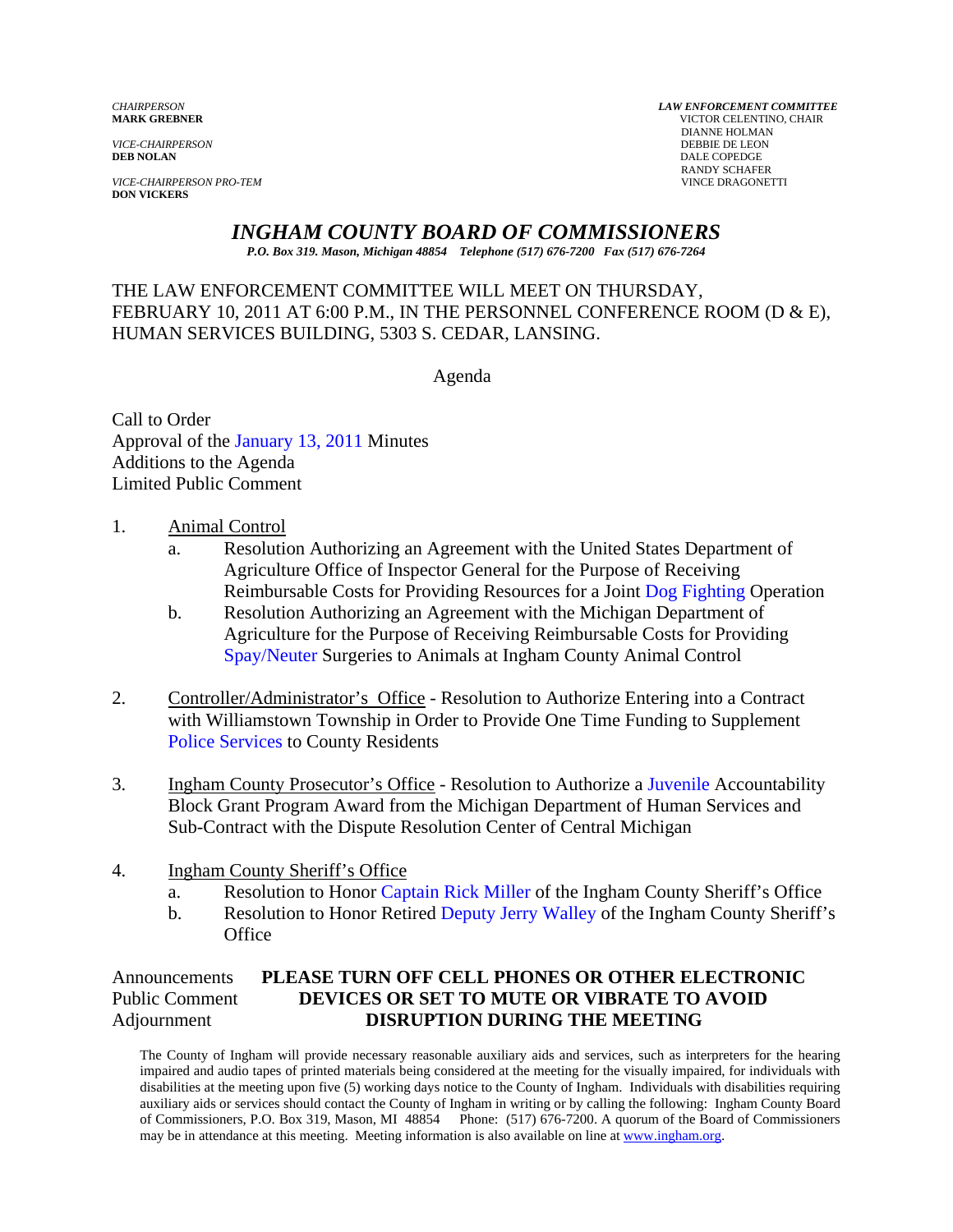#### LAW ENFORCEMENT COMMITTEE January 13, 2011 Minutes

<span id="page-1-0"></span>

| <b>Members Present:</b> | Victor Celentino, Dianne Holman, Debbie De Leon, Dale<br>Copedge, Randy Schafer, Vince Dragonetti, Board Chairperson Grebner |
|-------------------------|------------------------------------------------------------------------------------------------------------------------------|
| <b>Members Absent:</b>  | <b>None</b>                                                                                                                  |
| <b>Others Present:</b>  | John Neilsen, Raymond Hansen, Bruce Gaukel, Heidi Williams, Tom<br>Shewchuk, Sally Auer, Bryian Bobo, and others             |

The meeting was called to order by Chairperson Celentino at 6:04 p.m. in the Personnel Conference Room "D & E" of the Human Services Building, 5303 S. Cedar Street, Lansing.

Approval of the December 2, 2010 Minutes The December 2, 2010 Minutes were approved as submitted.

#### MOTION CARRIED UNANIMOUSLY.

Additions to the Agenda

- 3. Late P2 Regulations Brief statement by Comm. Schafer
- 4. Late Inmate Billing Brief statement by Comm. Schafer

(Comm. Copedge arrived at 6:05 p.m.)

Limited Public Comment None

1. Sheriff's Office - Resolution to Accept the 2011 Emergency Vehicle Operations Grant

MOVED BY COMM. COMM. DE LEON, SUPPORTED BY COMM. SCHAFER, TO APPROVE THE RESOLUTION TO ACCEPT THE 2011 EMERGENCY VEHICLE OPERATIONS GRANT.

#### MOTION CARRIED UNANIMOUSLY.

2. City of Lansing and 911 Technology Committee - Resolution Authorizing a Contract with VisionAIR for a New Computer Aided Dispatch (CAD) for the Lansing 911 Center and to Upgrade Both 911 Centers Manual Emergency Medical Dispatch (EMD) Programs

MOVED BY COMM. DE LEON, SUPPORTED BY COMM. COPEDGE, TO APPROVE THE RESOLUTION AUTHORIZING A CONTRACT WITH VISIONAIR FOR A NEW COMPUTER AIDED DISPATCH (CAD) FOR THE LANSING 911 CENTER AND TO UPGRADE BOTH 911 CENTERS MANUAL EMERGENCY MEDICAL DISPATCH (EMD) PROGRAMS.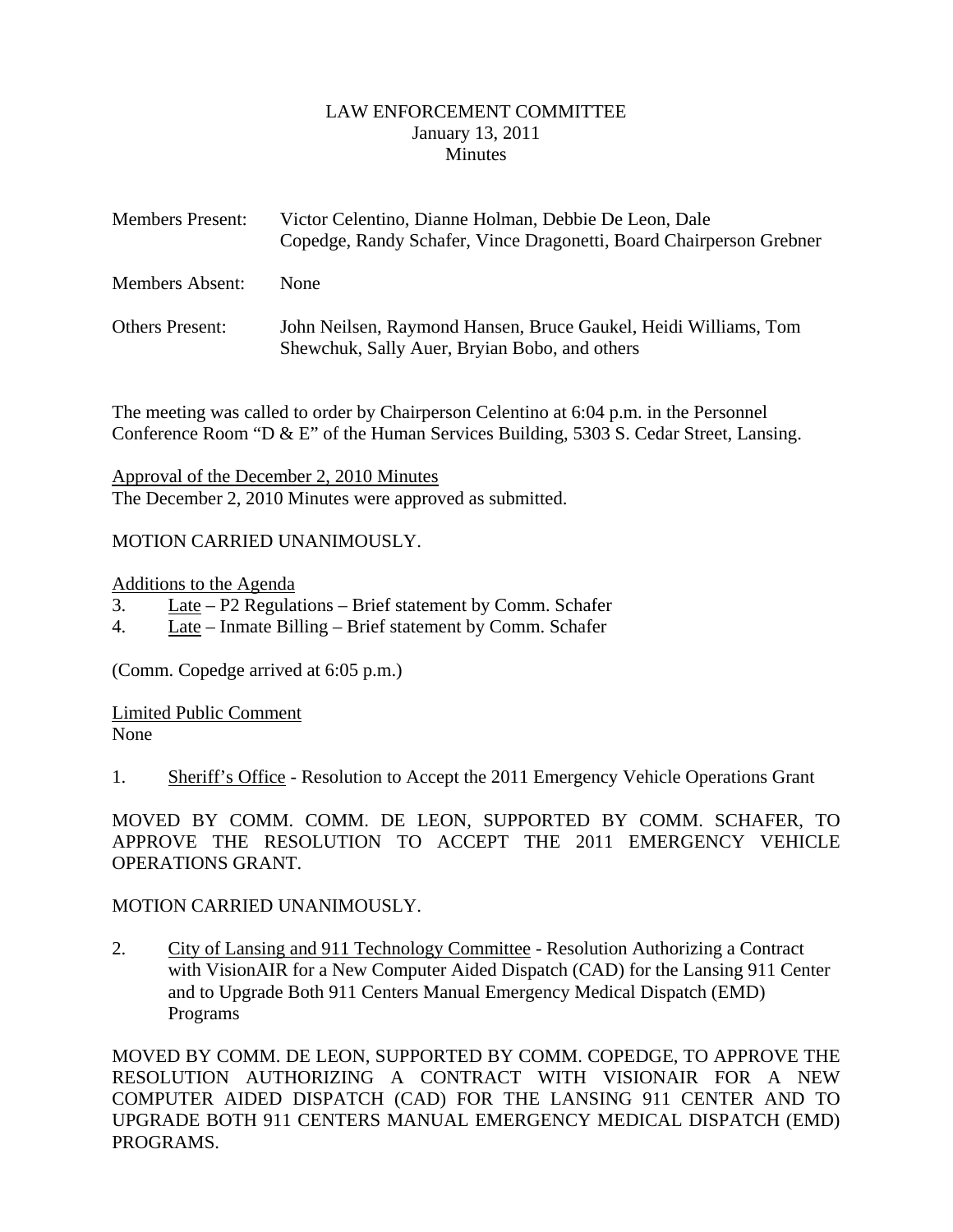Mr. Neilsen explained how the implementation of VisionAIR Computer Aided Dispatch (CAD) would allow the Lansing and East Lansing 9-1-1 centers to jointly operate from a shared server, and is the solution to consolidate operations at the new 9-1-1 center building. He also noted that the addition of the APCO MEDS software to the VisionCAD will integrate the Emergency Medical Dispatch (EMD) program with the CAD.

Mr. Neilsen further explained that the products purchased through the COPS IT grant such as VisionMOBILE, and Vision Field Base Reporting could be activated.

Mr. Neilsen advised the Committee that by changing to the VisionAIR products it would be an approximate savings of \$81,791.80 per year, in the annual maintenance and technical support, thus it would pay for itself within 6.3 years. He further advised the Committee that in the next several months he would be requesting the purchase of new radios and a recorder system for the 9-1-1 centers.

#### MOTION CARRIED UNANIMOUSLY.

3. P2 Regulation Statement

Comm. Schafer expressed his concern that it is important to pass the P2 Regulation. Comm. Celentino noted that the Adams Plating fire in Lansing Township is evidence of why the P2 Regulation is a good idea.

4. Inmate Billing Statement

Comm. Schafer informed that Committee that there is a first night \$30 lodging fee charged by the city of East Lansing when holding drunk drivers overnight, and that it may be an example to follow.

#### Announcements:

Board Chairperson Grebner asked if there was an update about the Police Services status of Williamstown and Alaiedon Township. Mr. Neilsen stated that he has had discussions with the Undersheriff, and there would be a formal resolution presented in February. He also noted he has received the Williamstown Township Police Services contract and as directed in the resolution, the two laid-off Sheriff Deputies are being considered for employment. Mr. Neilsen also advised the Committee that Alaiedon and Aurelius Townships still have an interest in the funding. He noted that the Sheriff's Department intends on sending out the resolution advising the Townships that the funds are available through December 2011, as well as, reminding them that the County Sheriff's Department is working with a reduced staff, and what the townships can expect the Sheriff's Department will respond to.

Comm. Schafer welcomed Sherene Tagharobi, WILX.

Public Comment: None.

The meeting adjourned at approximately 6:21 p.m.

Respectfully Submitted,

Julie Buckmaster 2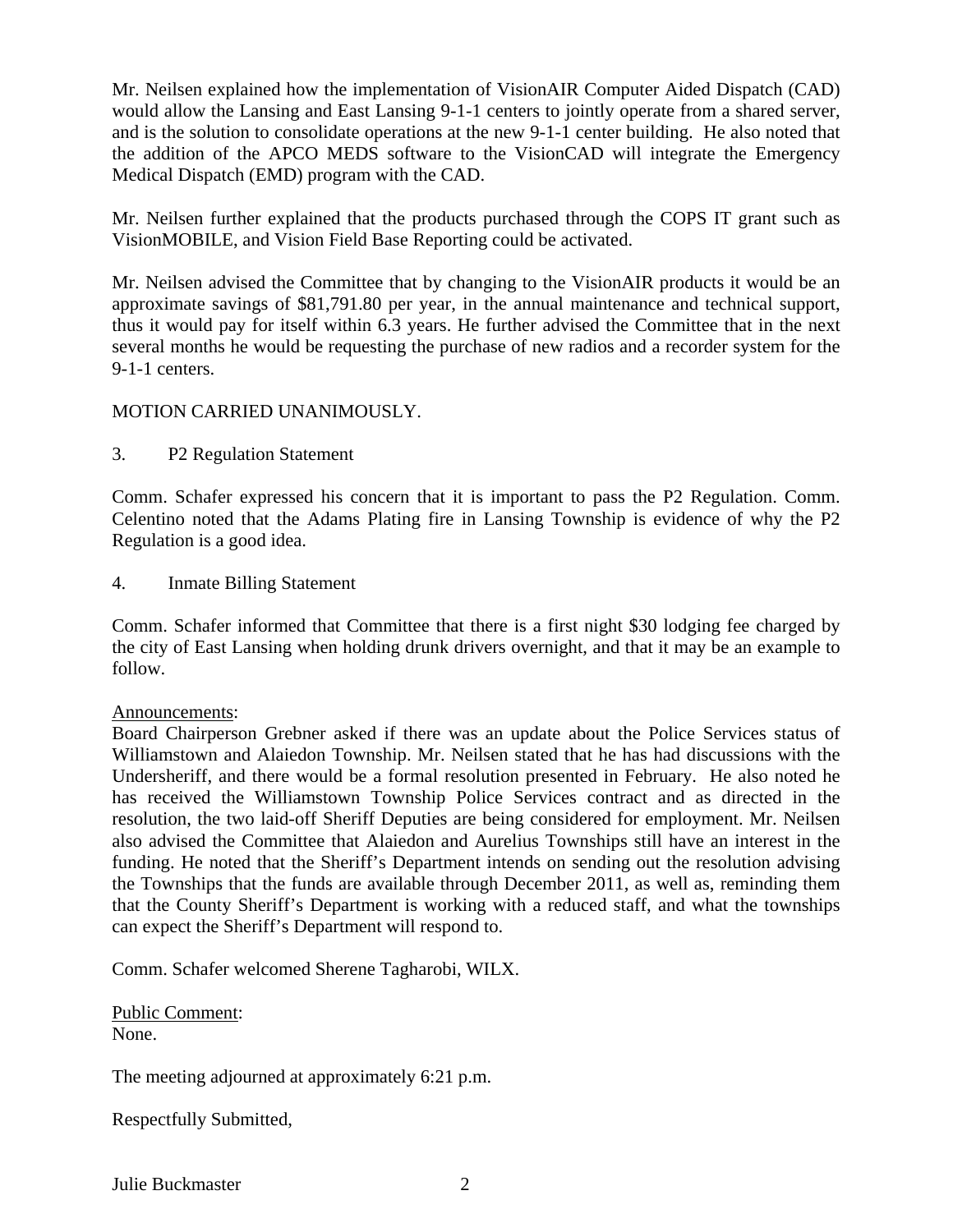# **FEBRUARY 10, 2011 LAW ENFORCEMENT AGENDA STAFF REVIEW SUMMARY**

#### **RESOLUTION ACTION ITEMS:**

#### **The Deputy Controller is recommending approval of the following resolutions:**

1(a). Animal Control (see the attached memo)

*Resolution Authorizing an Agreement with the United States Department of Agriculture Office of Inspector General for the Purpose of Receiving Reimbursable Costs for Providing Resources for a Joint Dog Fighting Operation* 

The Resolution would authorize Ingham County Animal Control Department to participate with the United States Department of Agriculture Office of Inspector General and other local and state agencies for joint law enforcement operations investigating major dog fighting organizations. This grant agreement, will reimburse the County for eligible expenses including certain overtime, investigative equipment, travel, training, housing and boarding of animals and other expenses up to \$10,000, for the time period of March 15, 2011 through September 30, 2011.

The County participated in this program last fiscal year as well.

1(b). *Resolution Authorizing an Agreement with the Michigan Department of Agriculture for the Purpose of Receiving Reimbursable Costs for Providing Spay/Neuter Surgeries to Animals at Ingham County Animal Control* 

The Resolution would authorize Ingham County Animal Control Department to participate with the Michigan Department of Agriculture for the Companion Animal Welfare Fund which supports projects that increase the sterilization of dogs and cats adopted from shelters to prevent the continued overpopulation of these animals. This grant agreement will reimburse the County for expenses including surgery supplies, equipment and labor associated with the spaying and neutering of shelter animals up to \$10,000, for the time period of March 1, 2011 through December 31, 2011.

#### 2. Controller/Administrator's Office

*Resolution to Authorize Entering into a Contract with Williamstown Township in Order to Provide One Time Funding to Supplement Police Services to County Residents* 

This resolution will authorize entering into contract with Williamstown Township to provide one time funding to supplement Police Services to County residents through their agreement with Meridian Township for Law Enforcement Services.

The funding would be in the amount of \$122,678 for Williamstown Township as established by Resolution #10-377 and the "Ingham County Police Services Incentive Funds Schedule" and later amended by Resolution #10-409 (see the attached memo).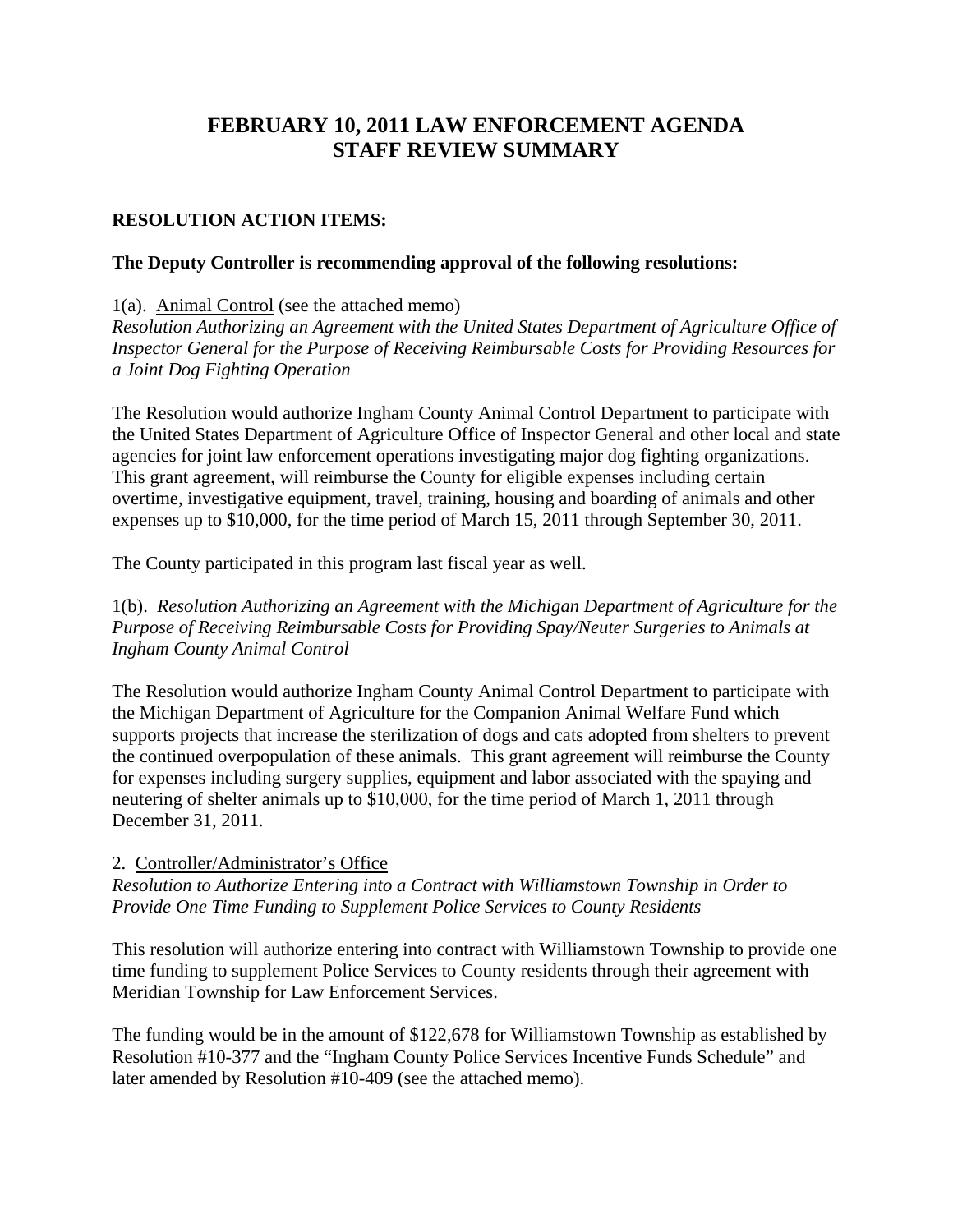# 3. Ingham County Prosecutor's Office

*Resolution to Authorize a Juvenile Accountability Block Grant Program Award from the Michigan Department of Human Services and Sub-Contract with the Dispute Resolution Center of Central Michigan* 

This resolution will authorize a grant award contract in the amount of \$19,666, with a county match of \$2,185 (the Prosecuting Attorney's Office has funds within their budget) for a total program cost of \$21,851 for the "Juvenile Accountability Block Grant" from the Michigan Department of Human Services for the time period of April 1, 2011 through March 31, 2012.

This program has been in place for several years and the entire program is subcontracted to the Dispute Resolution Center of Central Michigan.

These services provided by the Dispute Resolution Center save court resources, by managing juvenile ticket offenses that would otherwise be submitted to the Circuit Court-Family Division for disposition through their normal procedures.

# **HONORARY RESOLUTIONS:**

4. Ingham County Sheriff's Office

*4(a). Resolution to Honor Captain Rick Miller of the Ingham County Sheriff's Office. 4(b). Resolution to Honor Retired Deputy Jerry Walley of the Ingham County Sheriff's*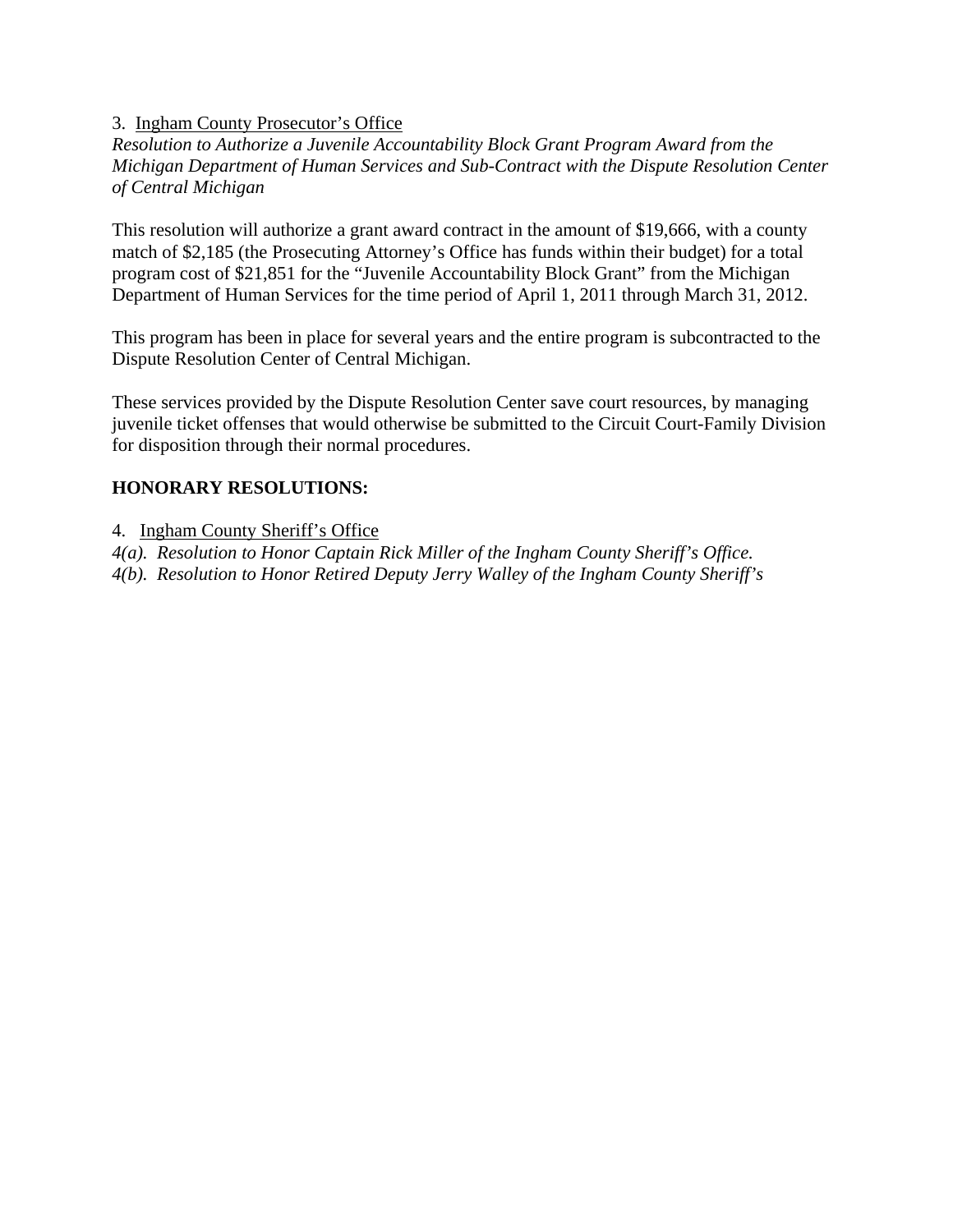#### **Agenda Item 1a and 1b**

<span id="page-5-0"></span>

| TO:   | Law Enforcement Committee<br><b>Finance Committee</b>                                                              |
|-------|--------------------------------------------------------------------------------------------------------------------|
| CC:   | Mary Lannoye, Controller<br>John Neilsen, Deputy Controller                                                        |
| FROM: | Jamie McAloon Lampman, Director Animal Control                                                                     |
| Date: | February 4, 2011                                                                                                   |
| RE:   | Resolutions for Cost Reimbursements from Office of Inspector General and the<br>Michigan Department of Agriculture |

I have two resolutions before you that will greatly enhance Ingham County Animal Control's (ICAC) ability to provide better services to the community.

The first proposal from The Office of Inspector General (OIG) is a grant for \$10,000. This resolution is exactly the same as the resolution approved in 2010 for \$30,000 which was distributed to ICAC for the purpose of investigating criminal dog fighting. The equipment purchased and overtime was paid through this grant. It was crucial to the successful conviction of several long-time dog fighters who based their operations in Ingham County. ICAC's investigation of these individuals and their associates resulted in multiple warrants; felony convictions; jail time and restitution to ICAC. The resolution proposed for 2011 would again coordinate ICAC and OIG efforts by reimbursing ICAC for overtime hours dedicated to dog fighting in Ingham County up to \$10,000. These funds go a long way to make our citizens safe and rid Ingham County of the brutal blood sport of dog fighting and the associated crimes that come with it. This collaboration has been successful and beneficial for Ingham County and its residents--both its two legged as well as four legged residents.

The second resolution pertains to The Michigan Department of Agriculture's (MDA) grant to ICAC for the purpose of ensuring that all animals adopted from ICAC will be spayed or neutered before being adopted. This has been a goal of ICAC since 2004 as spay/neuter programs are the most effective tool in combating overpopulation in animals. However, despite ICAC's aggressive efforts since 2004 at a 20 percent spay/neuter rate vs. an 80 percent rate in 2009, there is still work to be done. It is estimated that 300 animals annually are adopted that have not been spayed or neutered because ICAC lacks the funds and facilities. This grant will bring us closer then ever to reaching 100 percent compliance.

The timing is perfect as ICAC is currently retrofitting a bay area in the shelter to be used as a surgery room for this purpose. The renovation monies were approved under the CIP funds for 2011 improvements. The MDA grant will be utilized to purchase \$7,000 in supplies and equipment and up to \$3,000 to reimburse the county for labor directly associated with this project.

These two cost reimbursement resolutions will have long term positive impacts on both the quality of life for its citizens and its pets in Ingham County for years to come.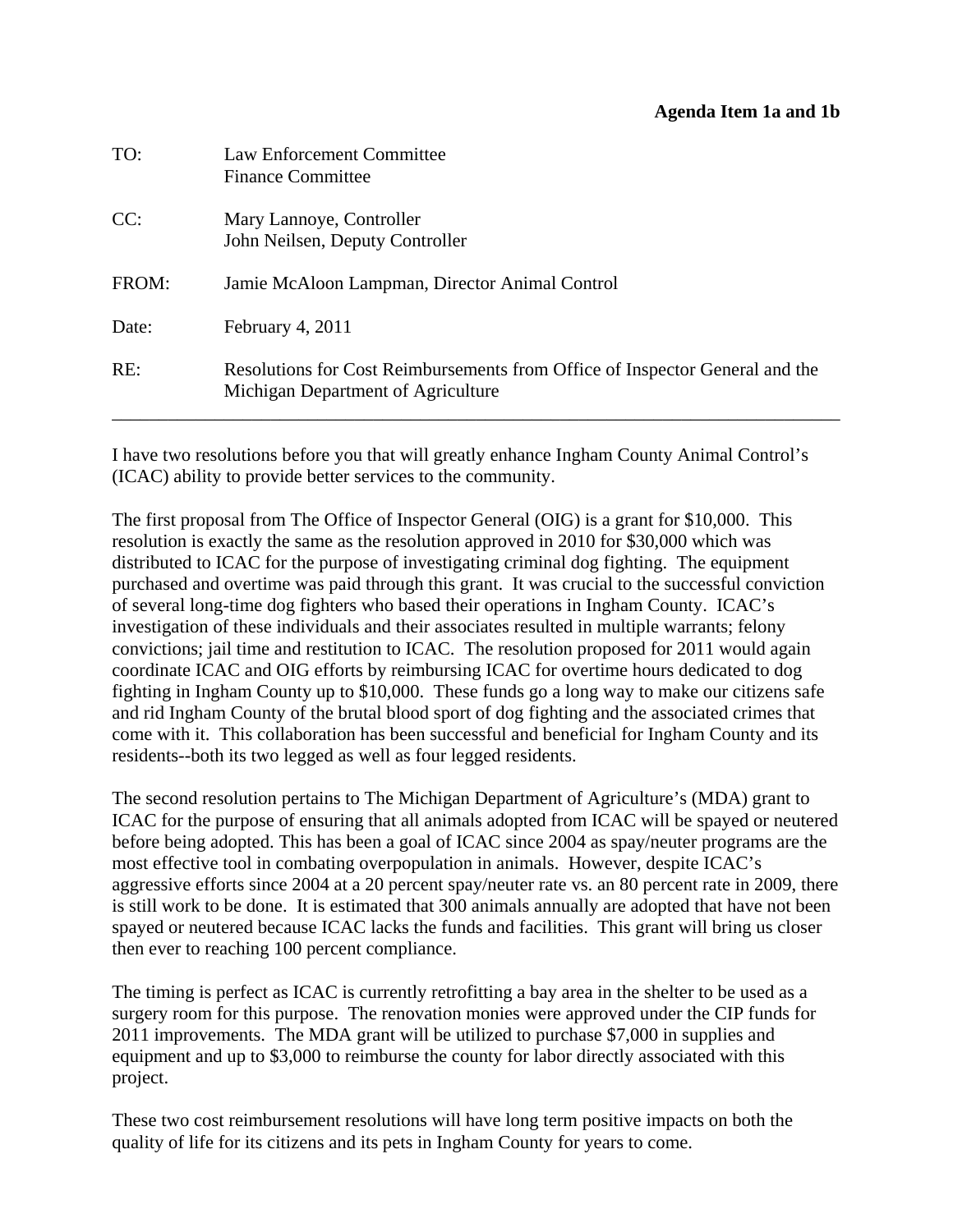# INGHAM COUNTY BOARD OF COMMISSIONERS

# **RESOLUTION AUTHORIZING AN AGREEMENT WITH THE UNITED STATES DEPARTMENT OF AGRICULTURE OFFICE OF INSPECTOR GENERAL FOR THE PURPOSE OF RECEIVING REIMBURSABLE COSTS FOR PROVIDING RESOURCES FOR A JOINT DOG FIGHTING OPERATION**

WHEREAS, the Ingham County Animal Control Department (ICAC) provides personnel to investigate criminal dog fighting activity throughout the Ingham County area; and

WHEREAS, dog fighting activities are pervasive throughout the area with an estimated 65 percent of the County's shelter dog population consisting of pit bulls and a large percentage of those dogs were either seized from dog fighters or victims of dog fighting; and

WHEREAS, the Office of Inspector General wishes to cooperate for the second year with ICAC in a comprehensive law enforcement effort to identify and locate individuals and businesses involved in animal fighting and cruelty to animals; and

WHEREAS, the Office of Inspector General works with several federal and state law enforcement agencies investigating major dog fighting organizations including local law enforcement agencies; and

WHEREAS, the Office of Inspector General is seeking to accomplish the objectives of a joint law enforcement operation with the Ingham County Animal Control Department for the federal fiscal year of 2011; and

WHEREAS, ICAC has a history of successful joint operations with the Office of Inspector General as in 2010, whereas ICAC received \$30,000 for the same purpose which resulted in the successful arrest and prosecution of six major dog fighters; and

WHEREAS, this agreement, which is for the federal fiscal year of 2011, will reimburse expenses including certain overtime, investigative equipment, travel, training, housing and boarding of animals and other expenses the Ingham County Animal Control's Deputies incur while working major dog fighting investigations with the Office of Inspector General; and

WHEREAS, the maximum total amount for authorized reimbursement to the Animal Control Department is \$10,000.

THEREFORE BE IT RESOLVED, that the Ingham County Board of Commissioners hereby authorizes the Ingham County Animal Control Department to participate and sign agreements with the United States Department of Agriculture Office of Inspector General for reimbursement of expenses and overtime up to \$10,000, for the time period of March 15, 2011 through September 30, 2011.

BE IT FURTHER RESOLVED, that the Controller/Administrator is authorized to amend the Ingham County Animal Control's 2011 Budget and future budgets in accordance with this Resolution. BE IT FURTHER RESOLVED, that the Chairperson of the Ingham County Board of Commissioners and the County Clerk are authorized to sign any necessary contract documents consistent with this Resolution and approved as to form by the County Attorney.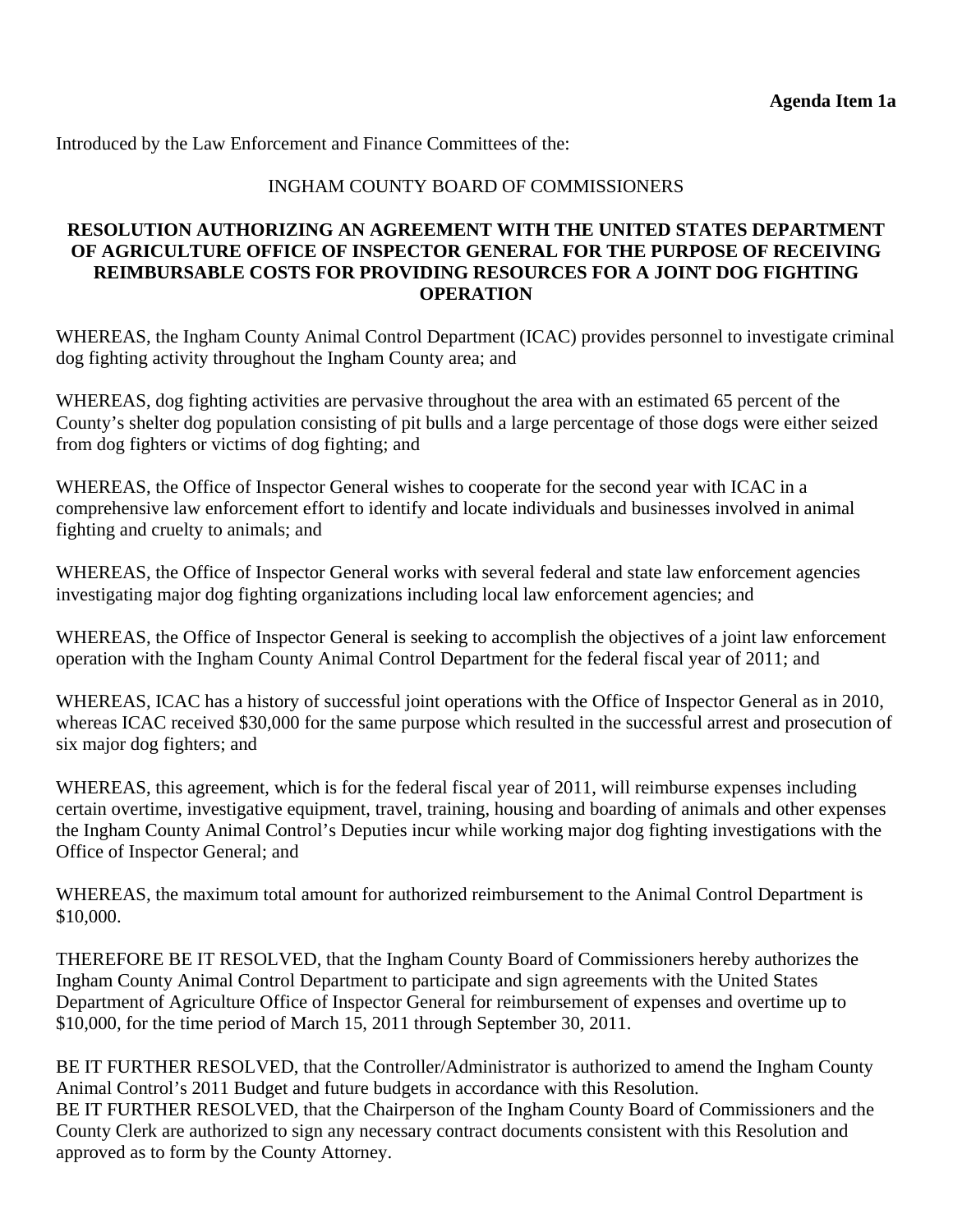# INGHAM COUNTY BOARD OF COMMISSIONERS

#### **RESOLUTION AUTHORIZING AN AGREEMENT WITH THE MICHIGAN DEPARTMENT OF AGRICULTURE FOR THE PURPOSE OF RECEIVING REIMBURSABLE COSTS FOR PROVIDING SPAY/NEUTER SURGERIES TO ANIMALS AT INGHAM COUNTY ANIMAL CONTROL**

WHEREAS, the Ingham County Animal Control Department receives approximately 4,500 animals annually; and

WHEREAS, of those 4,500 animals the majority of them (approximately 70 percent) are unaltered which is often a primary reason for their homelessness; and

WHEREAS, the Michigan Department of Agriculture (MDA) has made a goal through the Companion Animal Welfare Fund to support projects that increase the sterilization of dogs and cats adopted from shelters to prevent the continued overpopulation of dogs and cats; and

WHEREAS, the Ingham County Animal Control currently adopts 1,400 - 1,500 animals annually but are unable to ensure that each animal is spayed and neutered prior to adoption due to lack of funding and facilities; and

WHEREAS, it is estimated that approximately 310 dogs and cats were adopted unaltered in 2009; and

WHEREAS, the Ingham County Animal Control could better ensure each animal is spayed or neutered prior to adoption with the assistance of the Michigan Department of Agriculture Grant to purchase surgery equipment, supplies and labor to conduct spay/neuter surgery of ICAC animals on-site at the shelter; and

WHEREAS, in addition to the community benefiting from the spaying and neutering of each animal prior to adoption, the department would also realize cost savings in the form of reductions in resources and employee time; and

WHEREAS, this agreement, which is for the fiscal year of 2011, will reimburse expenses including surgery supplies, equipment and labor associated with the spaying and neutering of shelter animals; and

WHEREAS, the maximum total amount for authorized reimbursement to the Animal Control Department is \$10,000.

THEREFORE BE IT RESOLVED, that the Ingham County Board of Commissioners hereby authorizes the Ingham County Animal Control Department to participate and sign agreements with the Michigan Department of Agriculture for reimbursement of expenses up to \$10,000, for the time period of March 1, 2011 through December 31, 2011.

BE IT FURTHER RESOLVED, that the Controller/Administrator is authorized to amend the Ingham County Animal Control's 2011 Budget and future budgets in accordance with this Resolution.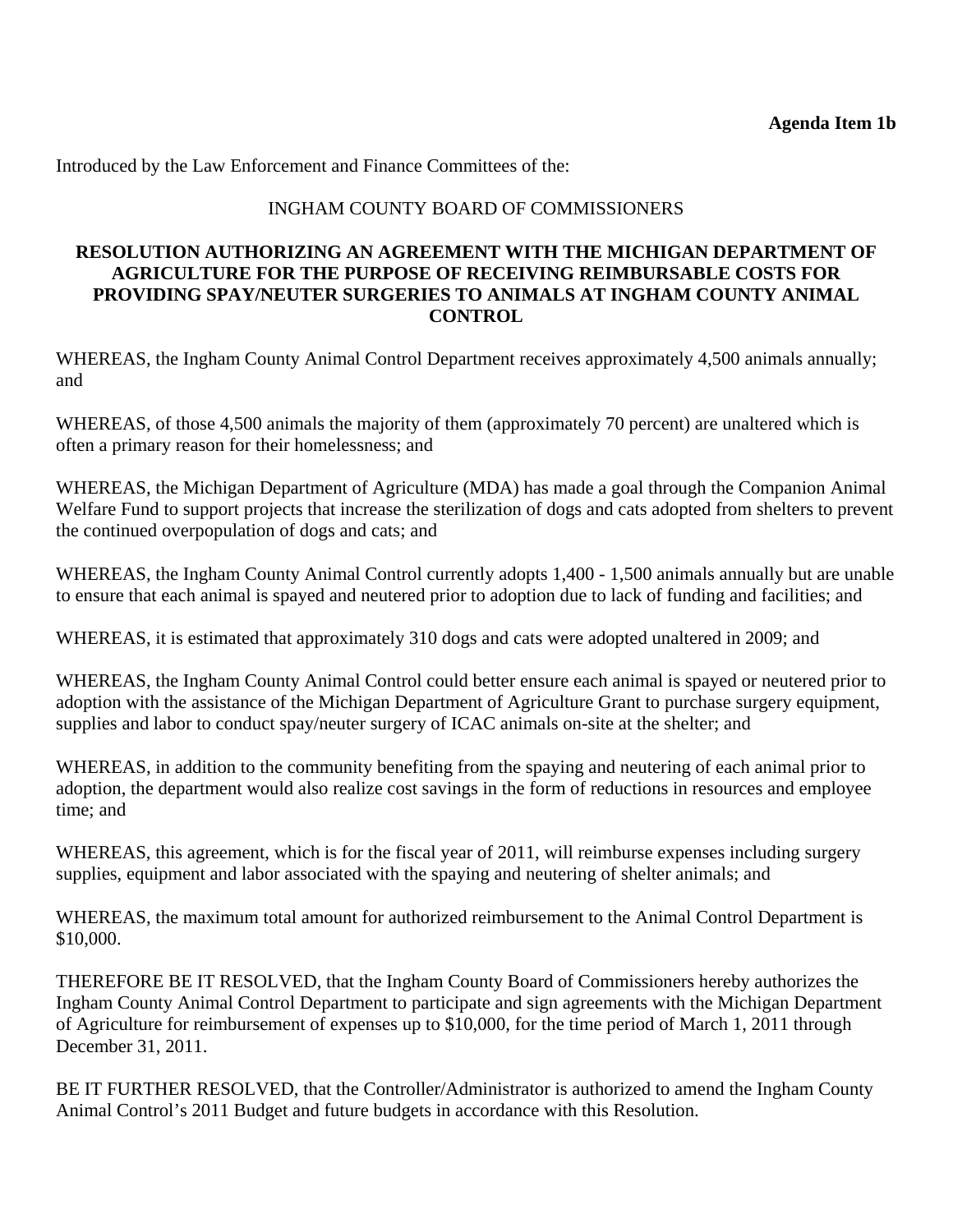BE IT FURTHER RESOLVED, that the Chairperson of the Ingham County Board of Commissioners and the County Clerk are authorized to sign any necessary contract documents consistent with this Resolution and approved as to form by the County Attorney.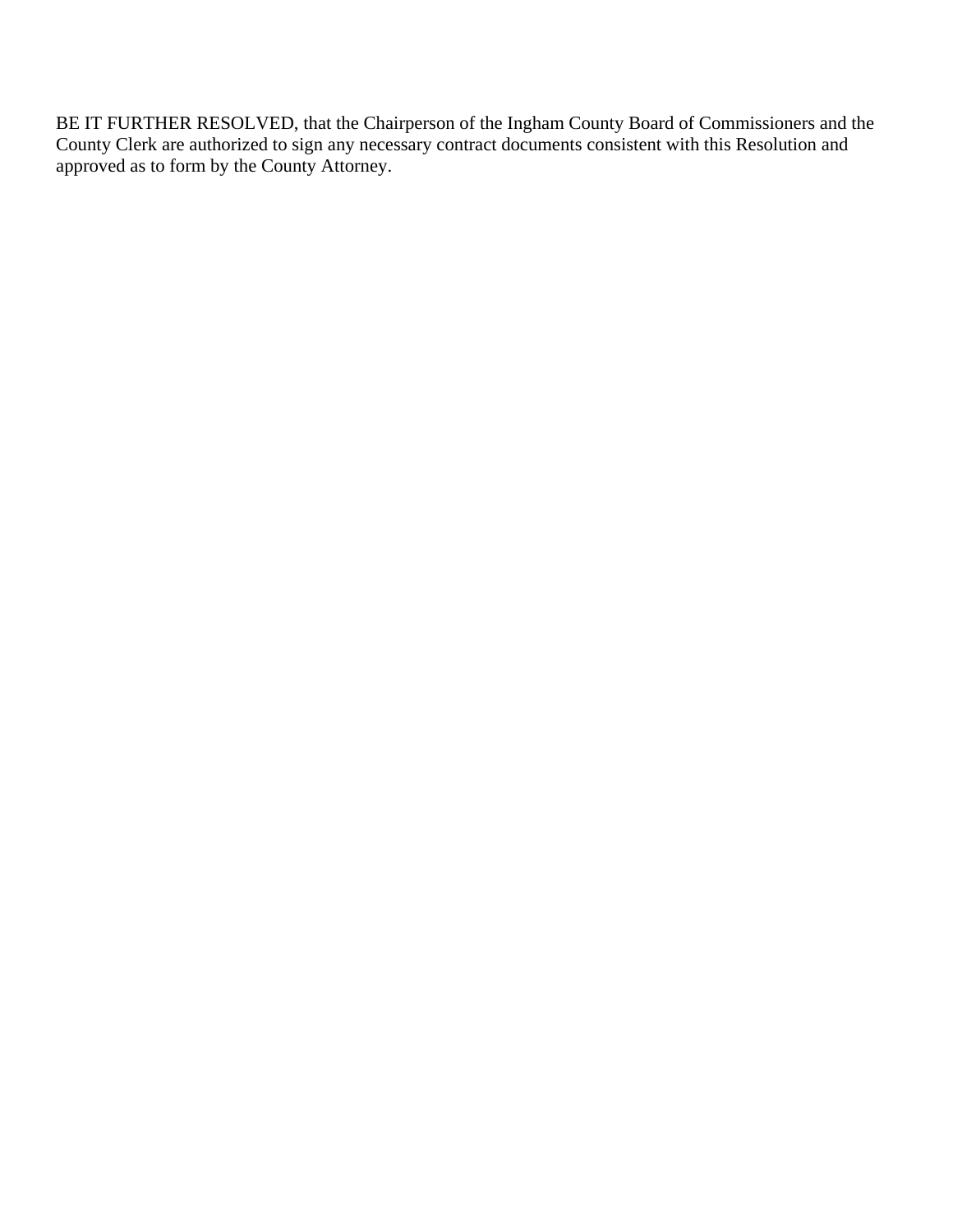#### **Agenda Item 2**

<span id="page-9-0"></span>

| TO:             | Law Enforcement and Finance Committees                                                                                                                                        |
|-----------------|-------------------------------------------------------------------------------------------------------------------------------------------------------------------------------|
| FROM:           | John L. Neilsen, Deputy Controller                                                                                                                                            |
| DATE:           | February 4, 2011                                                                                                                                                              |
| <b>SUBJECT:</b> | Resolution to Authorize Entering into Contract with Williamstown<br>Township in Order to Provide One Time Funding to Supplement Police<br><b>Services to County Residents</b> |

Commissioners:

This resolution will authorize entering into contract with Williamstown Township in order to provide one time funding to supplement Police Services to County residents through their agreement with Meridian Township for Law Enforcement Services.

The Board previously passed two resolutions to establish and later refine this policy. Resolution #10-377 was amended by Resolution #10-409 (see the attached), to allow payment to Williamstown Township upon signing of a police services contract with Meridian Township, provided such contract specify that Meridian Township agrees to first offer any positions newly created as a result of such contract to qualified laid off Ingham County Sheriff Deputies.

Williamstown Township has since executed a police services contract with Meridian Township that specifies in section Seven (7) "Meridian agrees to first offer any positions newly created as a result of this Agreement to qualified laid off Ingham County Sheriff Deputies".

The one time funding to supplement Police Services to County residents through their agreement with Meridian Township for Law Enforcement Services is in the amount of \$122,678, for Williamstown Township as established by Resolution #10-377 and the "Ingham County Police Services Incentive Funds Schedule".

Williamstown Township has therefore met the criteria established by the Board of Commissioners and I would recommend approval of the Resolution as presented.

If you should have any additional questions, please contact me.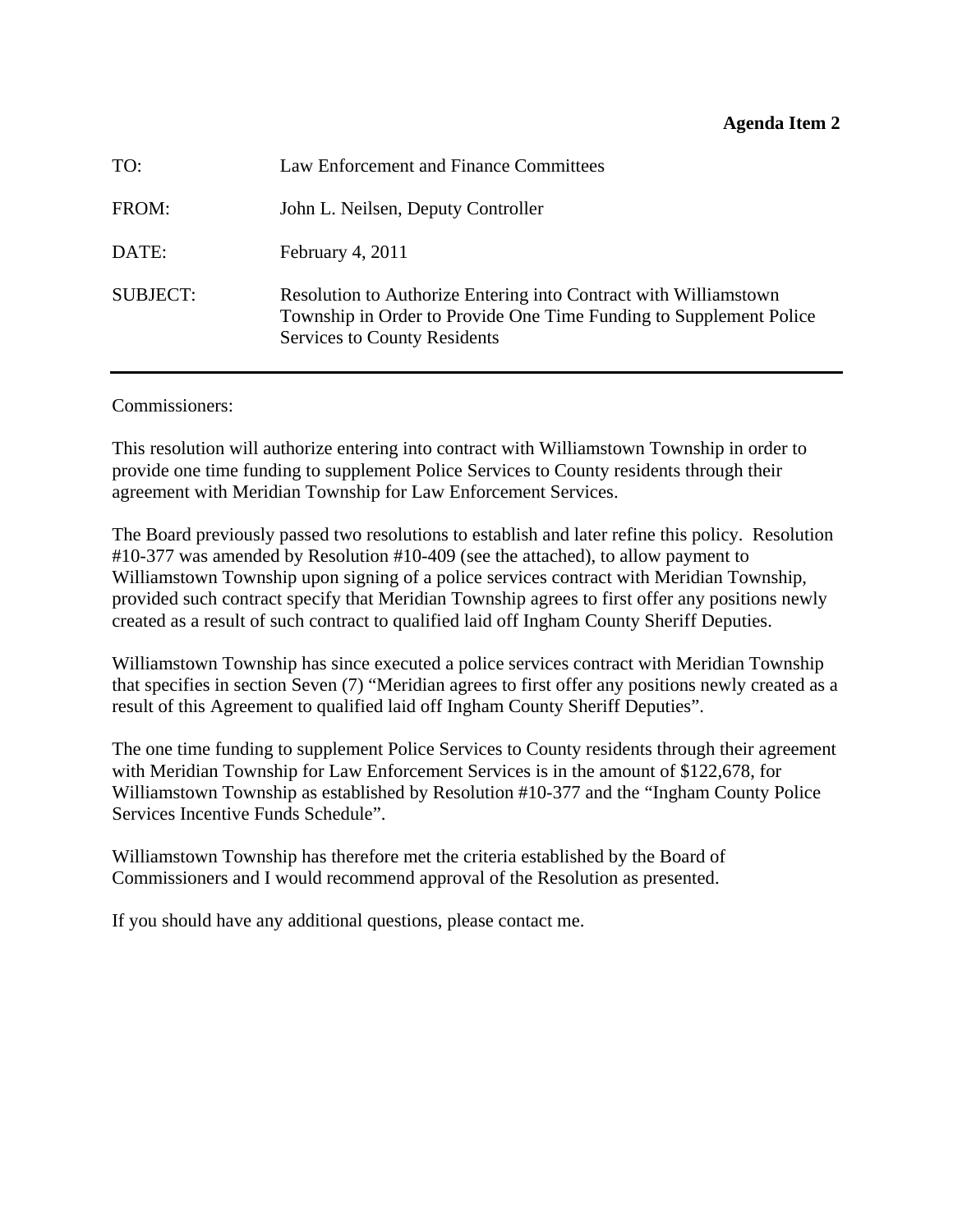#### INGHAM COUNTY BOARD OF COMMISSIONERS

# **RESOLUTION TO CONDITIONALLY AMEND THE SHERIFF'S OFFICE 2011 BUDGET TO ASSIST IN THE POLICE SERVICES CONTRACTS TRANSITION**

#### **RESOLUTION #10-409**

WHEREAS, Resolution #10-377 declared the County's willingness to provide incentive funding to any township that is willing to accept primary financial responsibility for its police services; and

WHEREAS, Resolution #10-377 established an \$800,000 police services transition reserve that would be allocated to qualifying townships based on a formula that uses 50% of the 2009 estimated population and 50% of the 2010 taxable value; and

WHEREAS, both Williamstown and Alaiedon Townships are reviewing Police Services contract proposals and/or are presently engaged in discussions with the Sheriff's Office on maintaining a level of Police Services through a contract under the terms and incentives as established by Resolution #10-377; and

WHEREAS, these Police Services contracts as being negotiated would result in contracting for up to five (5) additional deputies that are currently not approved in the 2011 Ingham County adopted budget; and

WHEREAS, the Ingham County Board of Commissioners and Sheriff are in mutual agreement that they want to assist both Williamstown and Alaiedon Townships efforts to establish these Police Services Contracts in order to have a minimal level of disruption in police services and in order to have as smooth a transition process as possible, given the short time period before the end of Ingham County's fiscal year that being December 31, 2010.

THEREFORE BE IT RESOLVED, the Ingham County Board of Commissioners authorizes the Controller/Administrator to amend the Sheriff's FY2011 Position Allocation List by adding up to five (5) deputies for the time period January 1, 2011 thru March 31, 2011 and rescind the appropriate layoff notices.

BE IT FURTHER RESOLVED, that the amendment is subject to Williamstown Township adopting a resolution stating their intent to contract with Meridian Township or Ingham County, and/or Alaiedon Township adopting a resolution that states their intent to contract for police services with Ingham County, and that they agree to reimburse the County all related costs retroactive to January 1, 2011.

BE IT FURTHER RESOLVED, that the Controller/Administrator is authorized to make the necessary adjustments to the 2011 budget, including appropriating a portion of the incentive funding formula up to \$122,678 for Williamstown Township and \$97,893 for Alaiedon Township as established by Resolution #10- 377 and the "Ingham County Police Services Incentive Funds Schedule".

BE IT FURTHER RESOLVED, that the County again expresses its general willingness to enter into similar agreements with any other general law townships within Ingham County, provided they are willing to accept primary responsibility for financing primary police services within their boundaries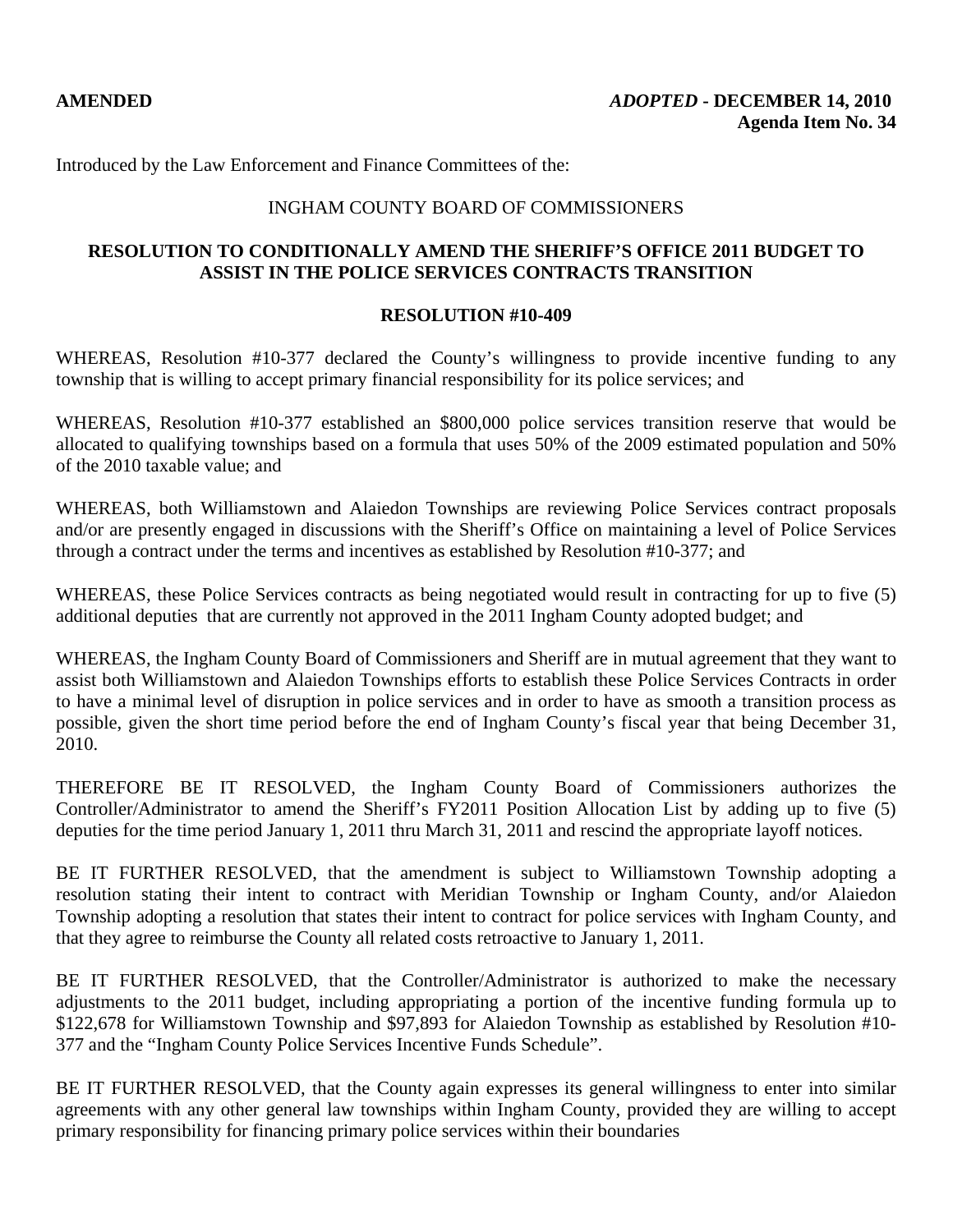BE IT FURTHER RESOLVED, that Resolution #10-377 is hereby amended to allow payment to Williamstown Township upon signing of a police services contract with Meridian Township, provided such contract specify that Meridian Township agrees to first offer any positions newly created as a result of such contract to qualified laid off Ingham County Sheriff Deputies.

BE IT FURTHER RESOLVED, that any Police Services Contracts with Williamstown and/or Alaiedon Townships are subject to final approval by the Ingham County Board of Commissioners.

**LAW ENFORCEMENT: Yeas:** Holman, Koenig, Copedge, Celentino, Tsernoglou, Schafer **Nays**: None **Absent:** None **Approved 12/2/10** 

**FINANCE: Yeas**: Grebner, Tennis, Bahar-Cook, Schor, Holman, Dougan  **Nays**: None **Absent:** None **Approved 12/8/10**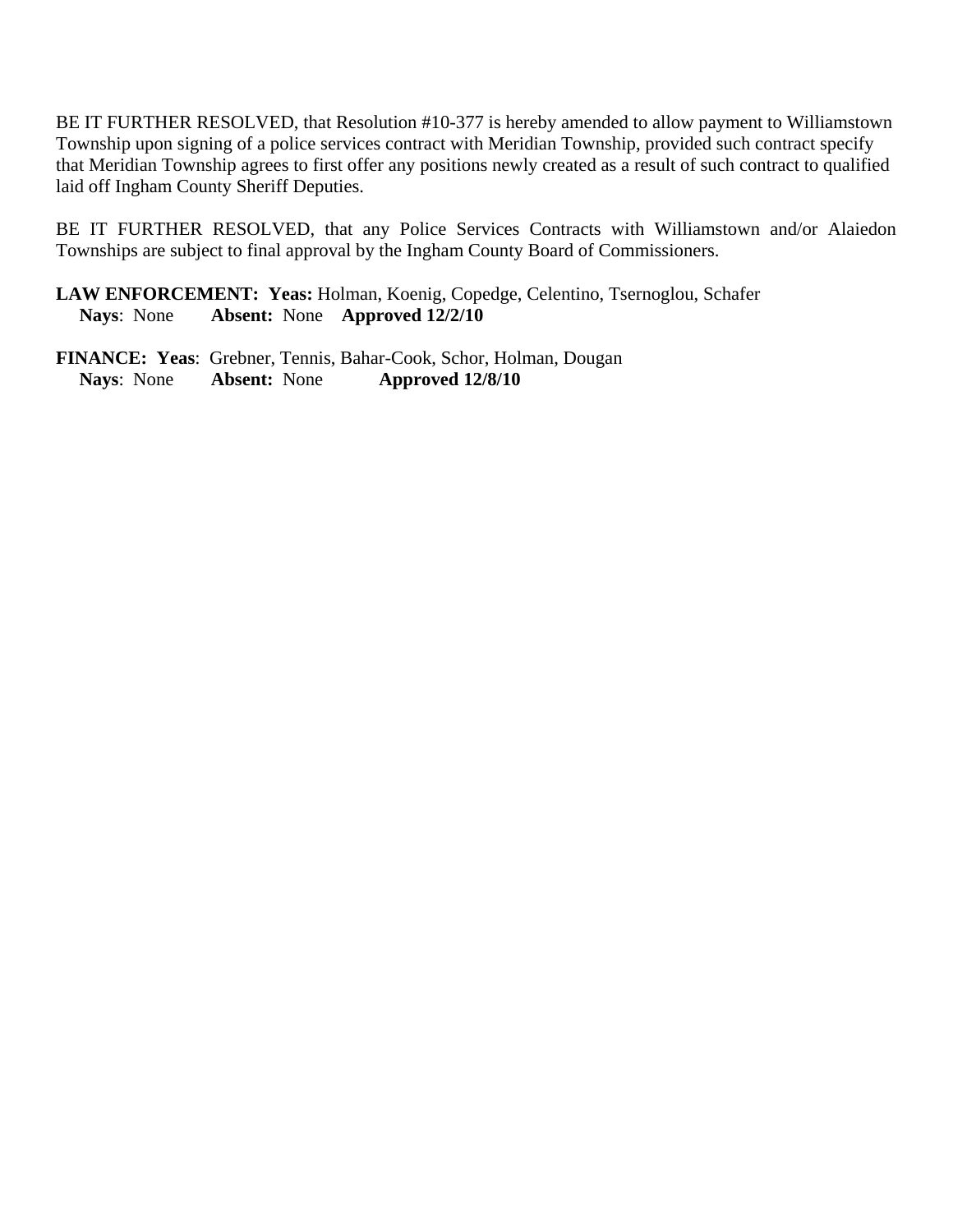# INGHAM COUNTY BOARD OF COMMISSIONERS

# **RESOLUTION TO AUTHORIZE ENTERING INTO CONTRACT WITH WILLIAMSTOWN TOWNSHIP IN ORDER TO PROVIDE ONE TIME FUNDING TO SUPPLEMENT POLICE SERVICES TO COUNTY RESIDENTS**

WHEREAS, Resolution #10-377 declared the County's willingness to provide incentive funding to any township that is willing to accept primary financial responsibility for its police services; and

WHEREAS, Resolution #10-377 established an \$800,000 police services transition reserve that would be allocated to qualifying townships based on a formula that uses 50% of the 2009 estimated population and 50% of the 2010 taxable value; and

WHEREAS, Resolution #10-377 was amended by Resolution #10-409, to allow payment to Williamstown Township upon signing of a police services contract with Meridian Township, provided such contract specify that Meridian Township agrees to first offer any positions newly created as a result of such contract to qualified laid off Ingham County Sheriff Deputies; and

WHEREAS, Williamstown Township has executed a police services contract with Meridian Township, that specifies in Section Seven (7) "Meridian agrees to first offer any positions newly created as a result of this Agreement to qualified laid off Ingham County Sheriff Deputies".

THEREFORE BE IT RESOLVED, that the Ingham County Board of Commissioners authorizes entering into contract with Williamstown Township in order to provide one time funding to supplement Police Services to County residents through their agreement with Meridian Township for Law Enforcement Services for the time period of January 1, 2011 through December 31, 2012.

BE IT FURTHER RESOLVED, that the Ingham County Board of Commissioners authorizes the Controller/Administrator to make the necessary adjustments to the 2011 Budget, including appropriating a portion of the incentive funding formula in the amount of \$122,678 for Williamstown Township as established by Resolution #10-377 and the "Ingham County Police Services Incentive Funds Schedule".

BE IT FURTHER RESOLVED, that the Ingham County Board of Commissioners authorizes the Board Chair and the Clerk to sign any necessary contract documents that are consistent with this resolution and approved as to form by the County Attorney.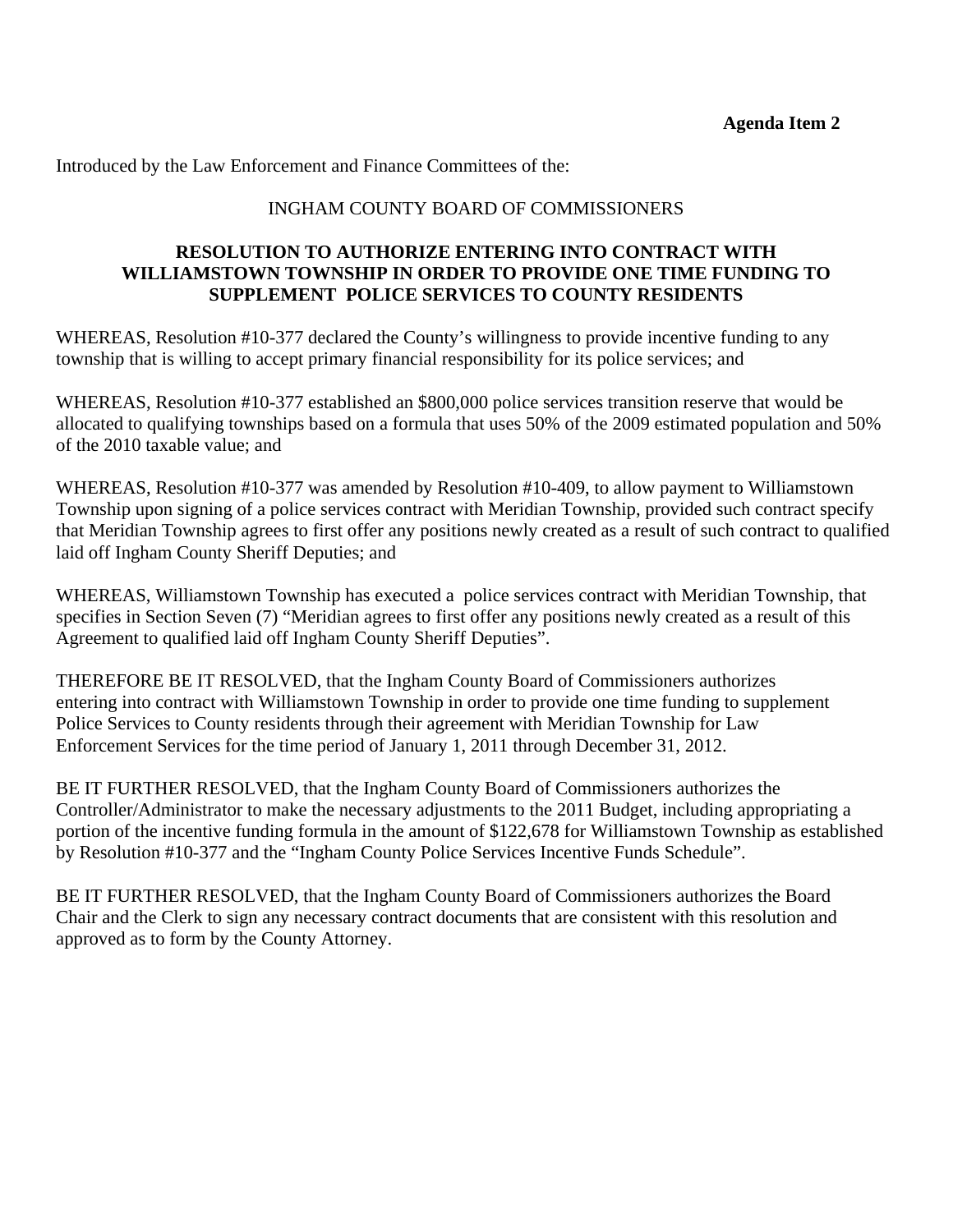#### **Agenda Item 3**

<span id="page-13-0"></span>

| TO:   | <b>Ingham County Board of Commissioners</b>     |
|-------|-------------------------------------------------|
| FROM: | Scott Hughes, Ingham County Prosecutor's Office |
| DATE: | February $7, 2011$                              |

The Ingham County Prosecutor's Office has administered the Juvenile Accountability Block Grant (JABG) program since 1998. The attached resolution would continue the program, which uses grant funding, as well as a ten percent county match, to provide diversion services to juvenile offenders. For the 2011-12 financial year, \$19,666 has been offered to Ingham County. With a county match of \$2,185, the program would have an annual budget of \$21,851.

The Prosecutor's Office contracts with the Dispute Resolution Center of Central Michigan to provide interventions to juveniles accused of ticket offenses such as truancy, curfew violations and disorderly conduct. In addition, students can be referred to the program from the Lansing School District, for disciplinary offenses such as fighting.

Students are enrolled in the Dispute Resolution Center program, which provides for a restorative justice intervention panel, as well as a six-hour weekend seminar. In this program, the youths accept responsibility for their actions and work toward improved behavior, such as conflict resolution without aggression.

The JABG program saves county and court resources by allowing juvenile offenders to be diverted to a pre-adjudication intervention, where their issues are addressed with appropriate and cost-effective programming.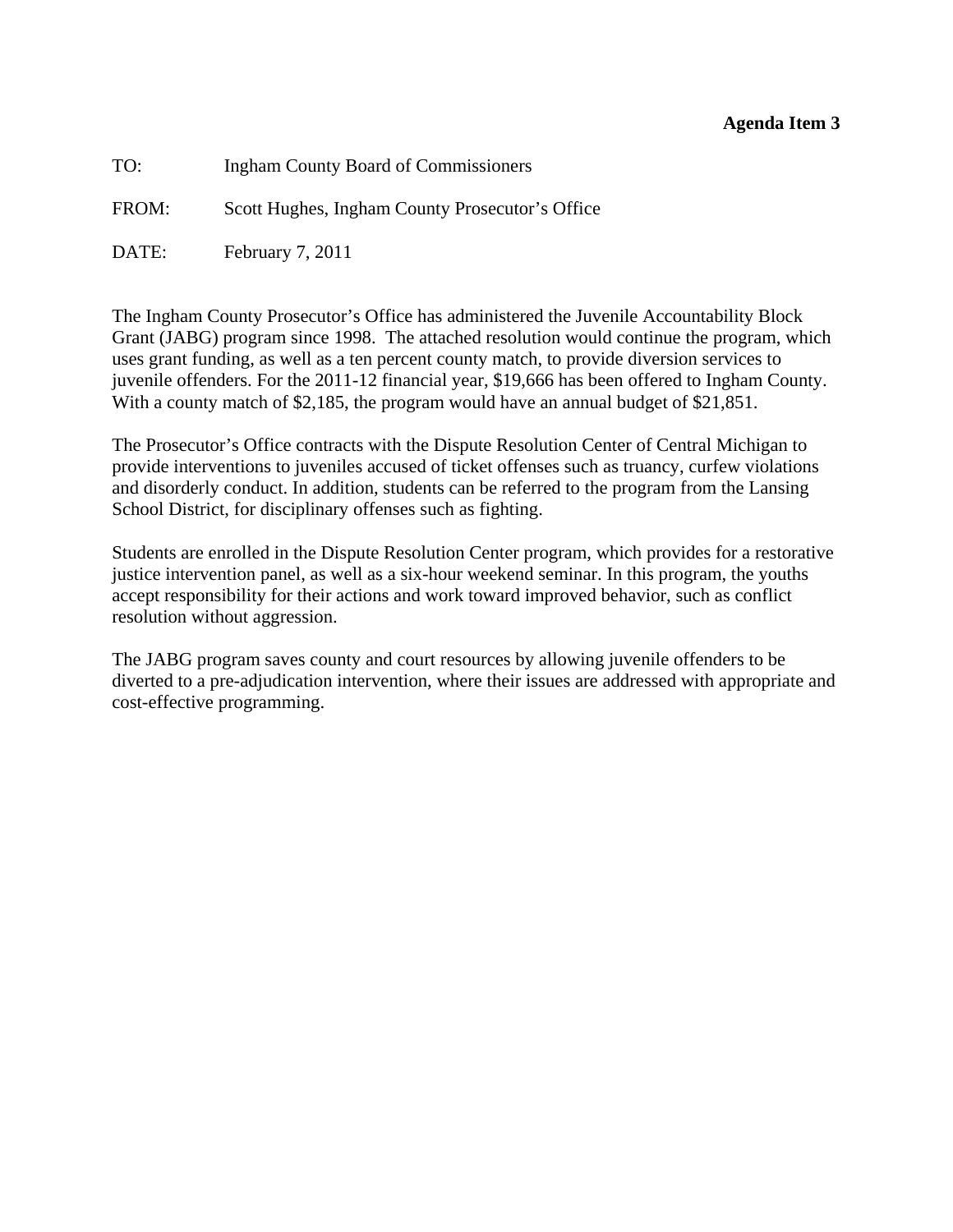# INGHAM COUNTY BOARD OF COMMISSIONERS

# **RESOLUTION TO AUTHORIZE A JUVENILE ACCOUNTABILITY BLOCK GRANT PROGRAM AWARD FROM THE MICHIGAN DEPARTMENT OF HUMAN SERVICES AND SUB-CONTRACT WITH THE DISPUTE RESOLUTION CENTER OF CENTRAL MICHIGAN**

WHEREAS, the Ingham County Prosecutor's Office applied for and has been approved an extension of the "Juvenile Accountability Block Grant" from the Michigan Department of Human Services (DHS); and

WHEREAS, the grant is for \$19,666, with a county match of \$2,185, for a total program cost of \$21,851; and

WHEREAS, the program was originally authorized by Resolution #07-085, and subsequently re-authorized by Resolution #10-144; and

WHEREAS, the Dispute Resolution Center of Central Michigan has provided quality services to Ingham County youth through the Juvenile Accountability Block Grant, providing early intervention for low-level juvenile offenders with ticket offenses; and

WHEREAS, the services provided by the Dispute Resolution Center through the Juvenile Accountability Block Grant save court resources, by managing juvenile ticket offenses that would otherwise be submitted to the Circuit Court-Family Division; and

WHEREAS, the Ingham County Prosecuting Attorney has been requested by the Michigan Department of Human Services to develop a sub-contract with the Dispute Resolution Center of Central Michigan, and to forward a copy of said sub-contract to the DHS.

THEREFORE BE IT RESOLVED, that the Ingham County Board of Commissioners approves a grant award contract in the amount of \$19,666, with a county match of \$2,185, for a total program cost of \$21,851 for the "Juvenile Accountability Block Grant" from the Michigan Department of Human Services for the time period of April 1, 2011 through March 31, 2012.

BE IT FURTHER RESOLVED, that the Ingham County Board of Commissioners approves a subcontract between the Ingham County Prosecutor and the Dispute Resolution Center, in the amount of \$21,851, for Juvenile Accountability Block Grant programming for the time period of April 1, 2011 through March 31, 2012.

BE IT FURTHER RESOLVED, that the Controller/Administrator is authorized to make any necessary budgetary adjustments in the 2011 and 2012 Prosecuting Attorney's Office budget.

BE IT FURTHER RESOLVED, that the Ingham County Board of Commissioners authorizes the Board Chair, the County Clerk and the Prosecuting Attorney to sign any necessary contract documents that are consistent with this resolution and approved as to form by the County Attorney.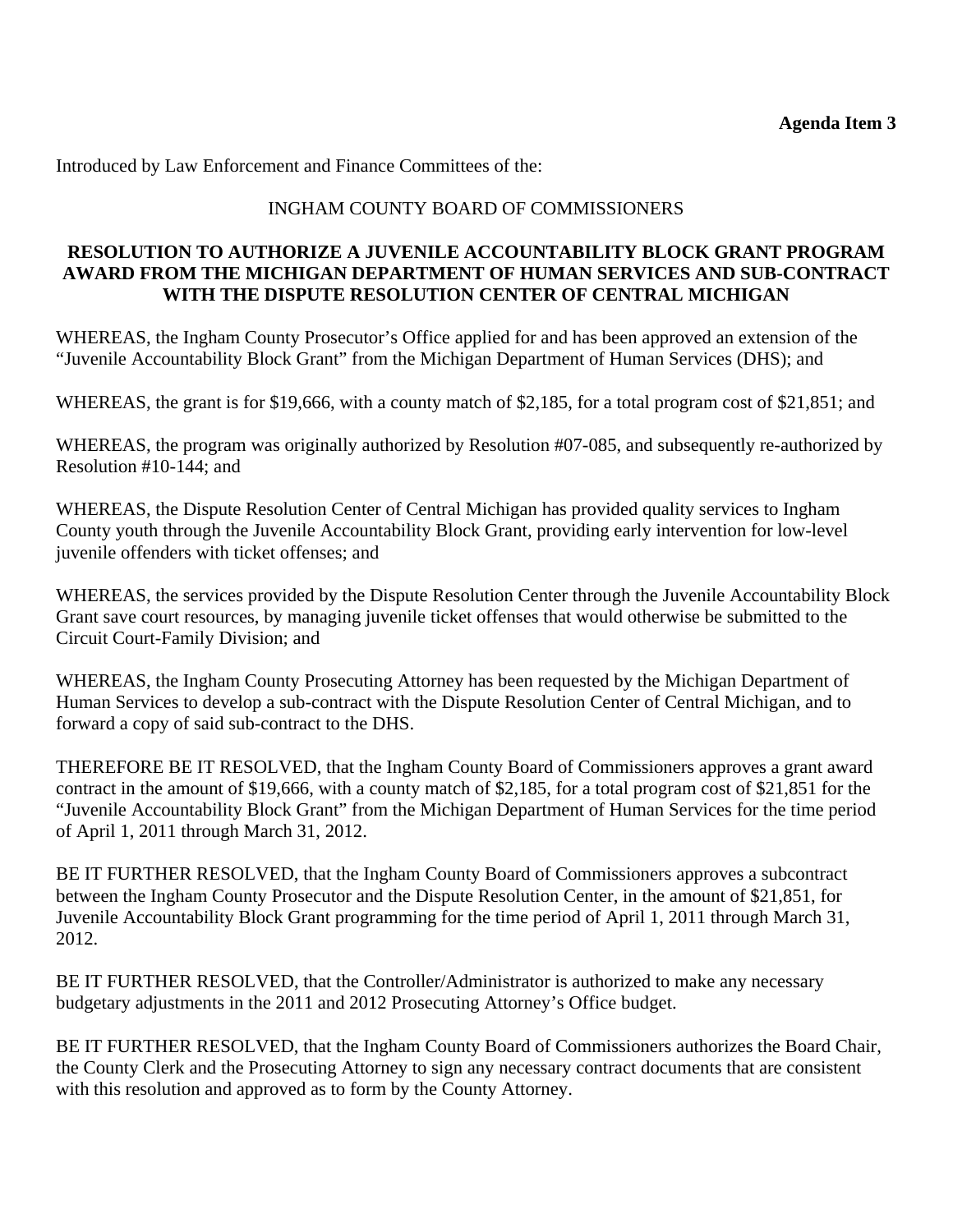<span id="page-15-0"></span>Introduced by the Law Enforcement Committee of the:

# INGHAM COUNTY BOARD OF COMMISSIONERS

# **RESOLUTION TO HONOR CAPTAIN RICK MILLER OF THE INGHAM COUNTY SHERIFF'S OFFICE**

WHEREAS, Captain Rick Miller graduated from Lansing Community College in 1973 with a degree in Criminal Justice; and

WHEREAS, he began his law enforcement career with the Delhi Township Police Department in 1974; and

WHEREAS, Rick attended the 18<sup>th</sup> Mid Michigan Police Academy in Lansing, graduating in the spring of 1975; and

WHEREAS, in 1985, Rick was promoted to the rank of Corporal, working in patrol for Delhi Township Police Department; and

WHEREAS, Rick was hired by the Ingham County Sheriff's Office on February 2, 1990, when Delhi Township began contracting for police services with the Sheriff's Office; and

WHEREAS, later that summer in 1990, he was promoted to the temporary rank of Sergeant, and assigned to supervise Ingham County Parks Police; and

WHEREAS, Rick was promoted to the rank of Sergeant in 1990, and later in his career, promoted to the rank of Lieutenant in 1995 and to Captain in 2000; and

WHEREAS, Captain Miller served in numerous units, both the Corrections and Field Services Division in his career; and

WHEREAS, Captain Miller received several commendations as well as numerous letters of recognition from both the Sheriff's Office and others he met or worked with throughout his career; and

WHEREAS, throughout his distinguished career, Rick always showed outstanding professionalism while still maintaining a great sense of humor; and

WHEREAS, after 36 years of dedicated service to the citizens of Ingham County, Captain Rick Miller is retiring on January 21, 2011, to spend more time with his wonderful wife Lisa and their three daughters, Michelle, Amy and Kathy.

THEREFORE BE IT RESOLVED, that the Ingham County Board of Commissioners hereby honors Captain Rick Miller for over 36 years of dedicated service to the citizens of Ingham County and wishes him continued success in all of his future endeavors.